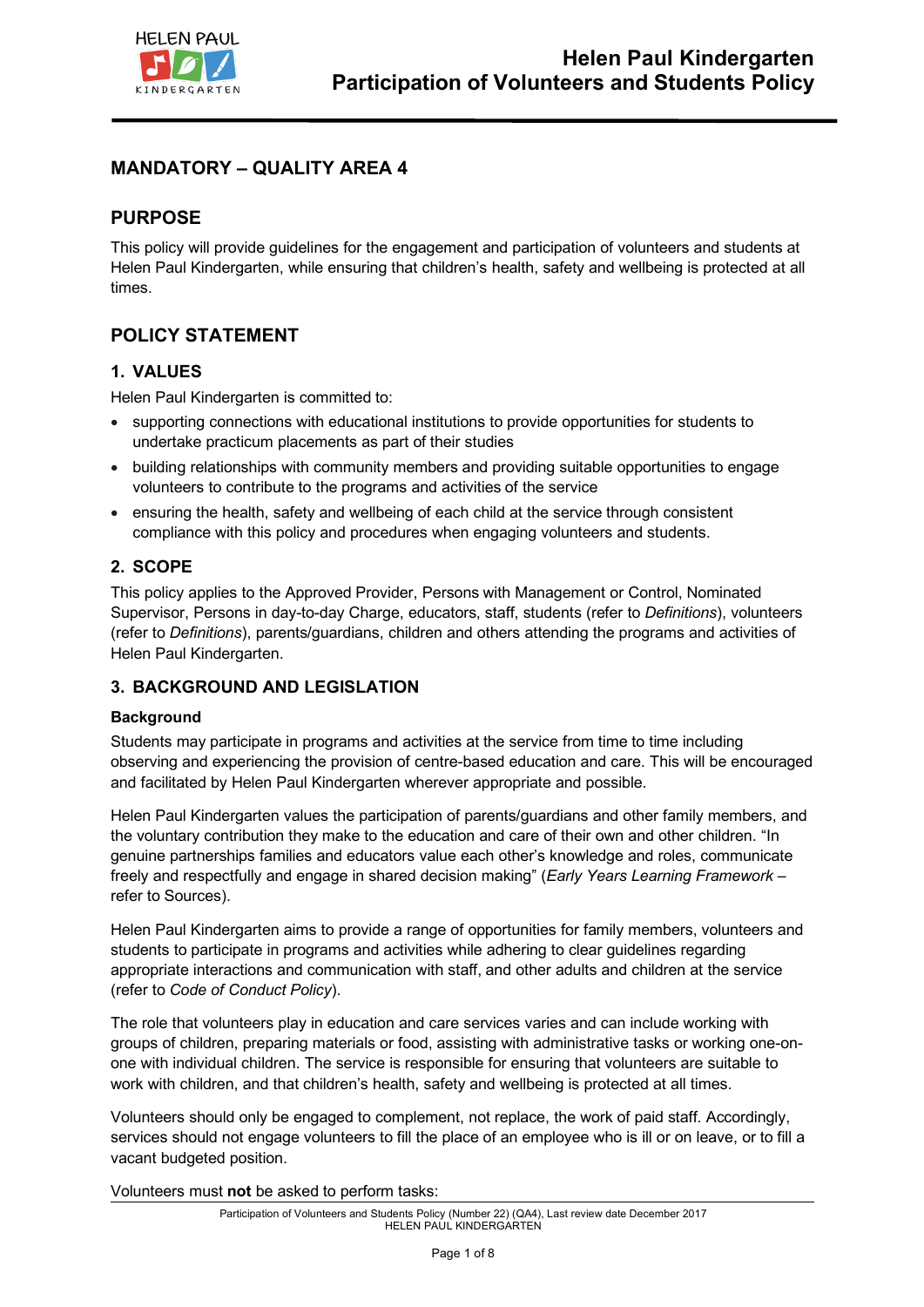

- that they are untrained, unqualified or too inexperienced to undertake
- that put the children or themselves in a vulnerable or potentially unsafe situation
- where there is a conflict of interest.

Prior to participation at the service, a volunteer or student (aged 18 years or over) must be in possession of a Working with Children (WWC) Check.

*Parents/guardians and family members closely related to children attending the service are exempt from needing a WWC Check.* 

*At Helen Paul Kindergarten, parents/guardians and family members closely related to children attending the service and undertaking Fruit Duty/Parent Help as required or acting as a member of the Helen Paul Kindergarten General or Executive Committee are not deemed a 'Volunteer' for the purpose of this policy, however, the policy applies where 'parents/guardians' is explicitly stated.*

In line with Child Safe Standard 4 and the *Child Safe Environment Policy*, prior to engaging a volunteer or student an assessment should be undertaken of the nature of the responsibility to determine whether a position description is required, and based on that whether an interview and referee checks are required.

#### **Legislation and standards**

Relevant legislation and standards include but are not limited to:

- Child Safe Standards
- *Education and Care Services National Law Act 2010*
- *Education and Care Services National Regulations 2011*
- *Equal Opportunity Act 2010* (Vic)
- *Fair Work Act 2009* (Cth)
- *National Quality Standard*, Quality Area 4: Staffing Arrangements
- *Occupational Health and Safety Act 2004* (Vic)
- *Working with Children Act 2005* (Vic)

### **4. DEFINITIONS**

The terms defined in this section relate specifically to this policy. For commonly used terms e.g. Approved Provider, Nominated Supervisor, Regulatory Authority etc. refer to the *General Definitions* section of this manual.

**Child-related work:** In relation to the WWC Check, child-related work includes work with children which may involve physical contact, face-to-face contact, oral, written or electronic communication.

**Conflict of interest:** (In relation to this policy) refers to an interest that may affect, or may appear reasonably likely to affect, the judgement or conduct of the volunteer, or may impair their independence or loyalty to the service. A conflict of interest can arise from avoiding personal losses as well as gaining personal advantage, whether financial or otherwise, and may not only involve the volunteer, but also their relatives, friends or business associates.

**Staff record:** A record which the Approved Provider of a centre-based service must keep containing information about the Nominated Supervisor, the Educational Leader, staff, volunteers, students and the Responsible Person at a service (Regulations 146–149). A sample staff record is available on the ACECQA website: http://www.acecqa.gov.au/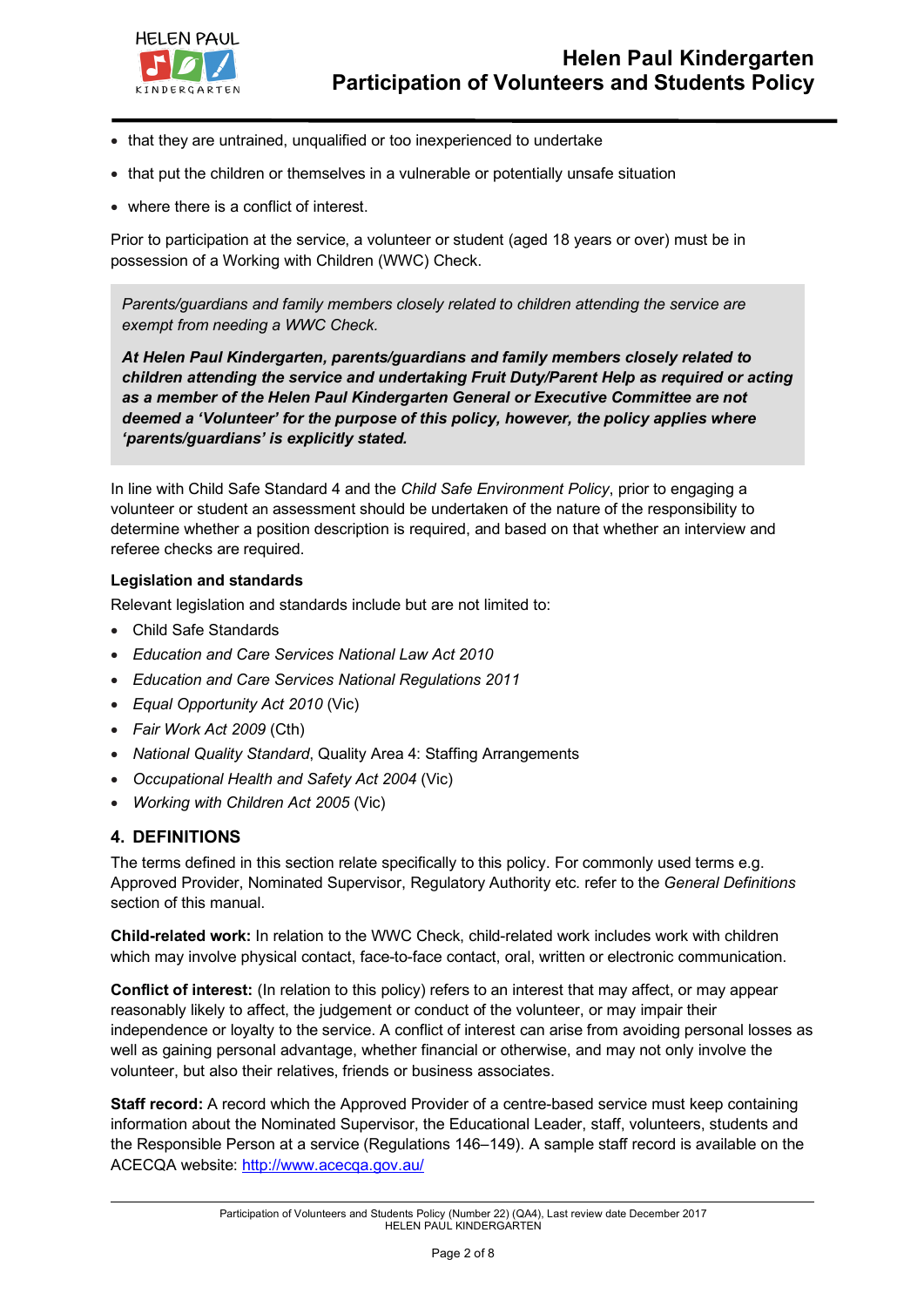

**Student:** A person undertaking a practicum placement as part of a recognised early childhood qualification. This student will be supported by an educational institution in the completion of their placement.

**Volunteer:** A person who willingly undertakes defined activities to support the education and care programs at a service in an unpaid or honorary capacity. These activities may include child-related work (refer to *Definitions)*, administrative tasks, or preparing materials or food.

**Working with Children (WWC) Check:** The check is a legal requirement for those undertaking paid or voluntary child-related work (refer to *Definitions*) in Victoria and is a measure to help protect children from harm arising as a result of physical or sexual abuse. The Department of Justice assesses a person's suitability to work with children by examining relevant serious sexual, physical and drug offences in a person's national criminal history and, where appropriate, their professional history. A WWC Check card is granted to a person under working with children legislation if:

- they have been assessed as suitable to work with children
- there has been no information that, if the person worked with children, they would pose a risk to those children
- they are not prohibited from attempting to obtain, undertake or remain in child-related employment.

### **5. SOURCES AND RELATED POLICIES**

#### **Sources**

- Australian Children's Education and Care Quality Authority (ACECQA): www.acecqa.gov.au
- *The Early Years Learning Framework for Australia: Belonging, Being, Becoming*: www.acecqa.gov.au
- A Guide for Creating a Child Safe Organisation (The Commission for Children and Young People) www.ccyp.vic.gov.au
- Working with Children Check unit, Department of Justice & Regulation provides details of how to obtain a WWC Check: www.workingwithchildren.vic.gov.au

#### **Service policies**

- *Child Safe Environment Policy*
- *Code of Conduct Policy*
- *Complaints and Grievances Policy*
- *Delivery and Collection of Children Policy*
- *Determining Responsible Person Policy*
- *Inclusion and Equity Policy*
- *Interactions with Children Policy*
- *Occupational Health and Safety Policy*
- *Privacy and Confidentiality Policy*
- *Staffing Policy*
- *Supervision of Children Policy*

## **PROCEDURES**

#### **The Approved Provider and Persons with Management or Control are responsible for:**

• Ensure an understanding of guidelines for accepting applications from volunteers and students to work at the service in consultation with the Nominated Supervisor and educators and which are aligned with the *Child Safe Environment Policy*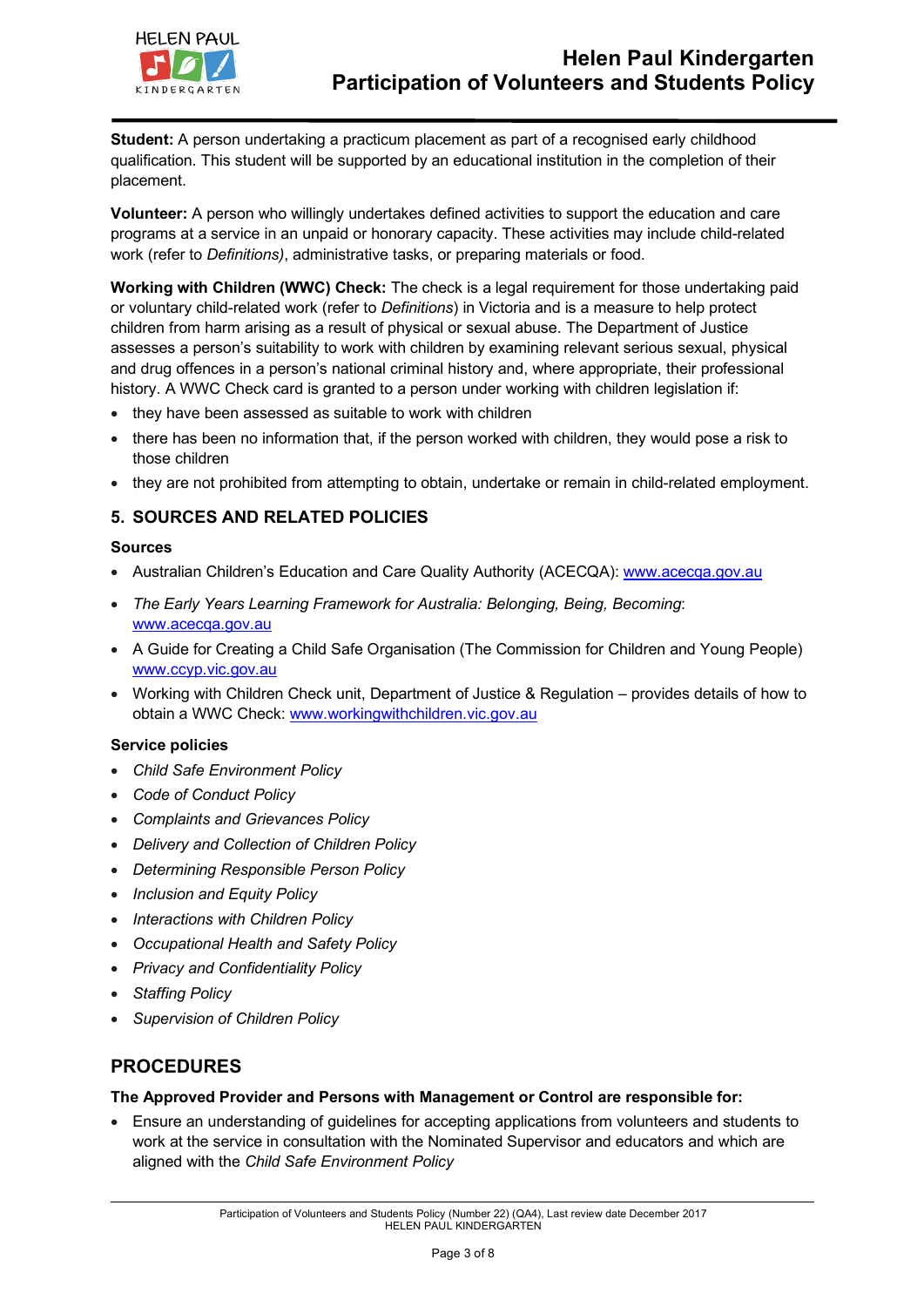

- accepting or rejecting a potential volunteer or student based on the circumstances of the service at the time, in consultation with the Nominated Supervisor
- ensuring that children being educated and cared for by the service are adequately supervised, and the legislated educator-to-child ratios are complied with at all times (Regulations 123, 355, 360) (refer to *Supervision of Children Policy*)
- reading the Working with Children (WWC) Check of volunteers and students where required, and ensuring that the details are recorded in the service register
- ensuring that the staff record contains the name, address and date of birth of volunteers and students attending the service (Regulations 145, 149(1))
- keeping a record for each day on which each student or volunteer participates with the date and the hours of participation (Regulation 149(2))
- ensuring that volunteers, students and parents/guardians are adequately supervised at all times, and that the health, safety and wellbeing of children at the service is protected
- ensuring that volunteers, students and parents/guardians are not left with sole supervision of individual children or groups of children
- ensuring that the Nominated Supervisor, educators and other staff, volunteers and students on placement at the service are not affected by alcohol or drugs (including prescription medication) that would impair their capacity to supervise or provide education and care to children (Regulation 83)
- ensuring that parents/guardians of a child attending the service can enter the service premises at any time that the child is being educated and cared for, except where this may pose a risk to the safety of children or staff, or conflict with any duty of the Approved Provider, Nominated Supervisor or educators under the law (Regulation 157)
- developing a range of strategies to enable and encourage the participation and involvement of parents/guardians at the service
- providing volunteers, students and parents/guardians with access to all service policies and procedures, and a copy of the *Education and Care Services National Regulations 2011*
- ensuring that volunteers, students and parents/guardians comply with the National Regulations and all service policies and procedures, including the *Code of Conduct Policy*, while attending the service
- developing an induction checklist for volunteers and students attending the service (refer to Attachment 1 – Sample induction checklist for volunteers and students) in consultation with the Nominated Supervisor and educators.

#### **The Nominated Supervisor and Persons in Day to Day Charge are responsible for:**

- assisting the Approved Provider to develop guidelines for applications from volunteers and students to work at the service and which are aligned with the *Child Safe Environment Policy*
- assisting the Approved Provider with decisions in relation to accepting/rejecting a potential volunteer or student based on the circumstances of the service at the time
- ensuring that children being educated and cared for by the service are adequately supervised, and the legislated educator-to-child ratios are complied with at all times (Regulations 123, 355, 360) (refer to *Supervision of Children Policy*)
- ensuring that, where required, the WWC Check has been read prior to the volunteer/student's commencement at the service, and that details are included on the staff record
- ensuring that volunteers, students and parents/guardians are adequately supervised at all times when participating at the service, and that the health, safety and wellbeing of children at the service is protected
- ensuring that volunteers, students and parents/guardians are not left with sole supervision of individual children or groups of children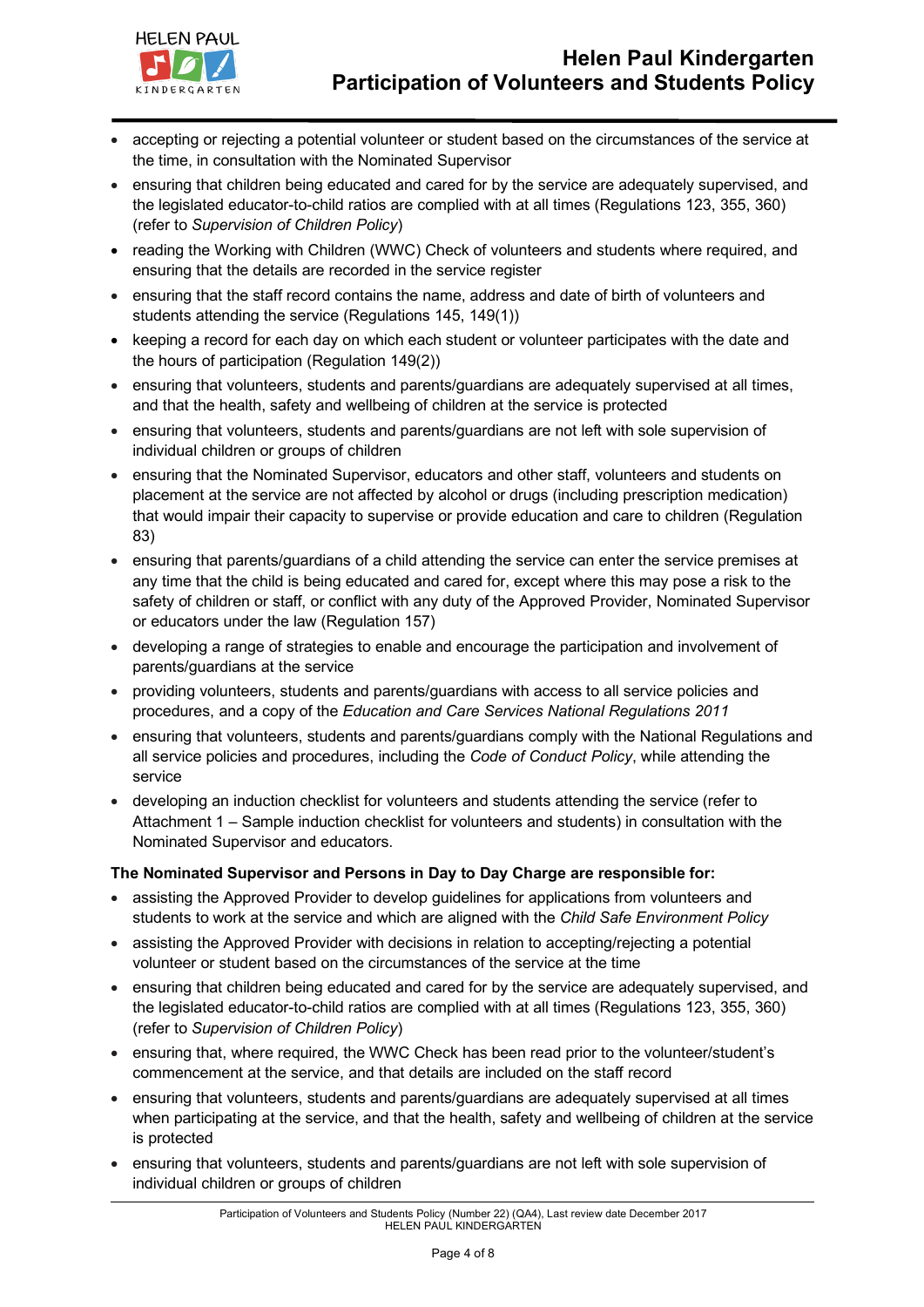

- ensuring that parents/guardians of a child attending the service can enter the service premises at any time that the child is being educated and cared for, except where this may pose a risk to the safety of children or staff, or conflict with any duty of the Approved Provider, Nominated Supervisor or educators under the law (Regulation 157)
- ensuring strategies are in place to enable and encourage the participation and involvement of parents/guardians at the service
- providing volunteers, students and parents/guardians with access to all service policies and procedures, and a copy of the *Education and Care Services National Regulations 2011*
- ensuring that volunteers, students and parents/guardians comply with the National Regulations and all service policies and procedures, including the *Code of Conduct Policy*, while attending the service
- assisting the Approved Provider to develop an induction checklist for volunteers and students at the service (refer to Attachment 1 – Sample induction checklist for volunteers and students)
- ensuring that volunteers and students have completed the induction checklist (refer to Attachment 1) and have been provided with a copy of the staff handbook, if applicable.

#### **All other educators are responsible for:**

- assisting the Approved Provider and Nominated Supervisor to develop guidelines for applications from volunteers and students to participate at the service and are aligned with the *Child Safe Environment Policy*
- ensuring that children being educated and cared for by the service are adequately supervised, and the legislated educator-to-child ratios are complied with at all times (refer to *Supervision of Children Policy*)
- providing volunteers, students and parents/guardians with access to all service policies and procedures, and a copy of the *Education and Care Services National Regulations 2011*
- ensuring that volunteers, students and parents/guardians comply with the National Regulations and all service policies and procedures, including the *Code of Conduct Policy*, while attending the service
- ensuring that volunteers, students and parents/guardians are adequately supervised at all times, and that the safety, health and wellbeing of children at the service is protected
- ensuring that volunteers, students and parents/guardians are not left with sole supervision of individual children or groups of children
- enabling parents/guardians of children attending the service access the service premises at any time the child is being educated and cared for except where this poses a risk to the safety of children and/or staff
- encouraging the participation and involvement of parents/guardians at the service
- assisting the Approved Provider and Nominated Supervisor to develop an induction checklist for volunteers and students at the service (refer to Attachment 1 – Sample induction checklist for volunteers and students)
- assisting volunteers and students to understand the requirements of this policy and the expectations of the service.

#### **Volunteers and students, while at the service, are responsible for:**

- ensuring they have provided all details required to complete the staff record
- undertaking a WWC Check and presenting a current WWC Check card or other notification, as applicable
- understanding and acknowledging the requirement for confidentiality of all information relating to educators and families within the service (refer to *Privacy and Confidentiality Policy*)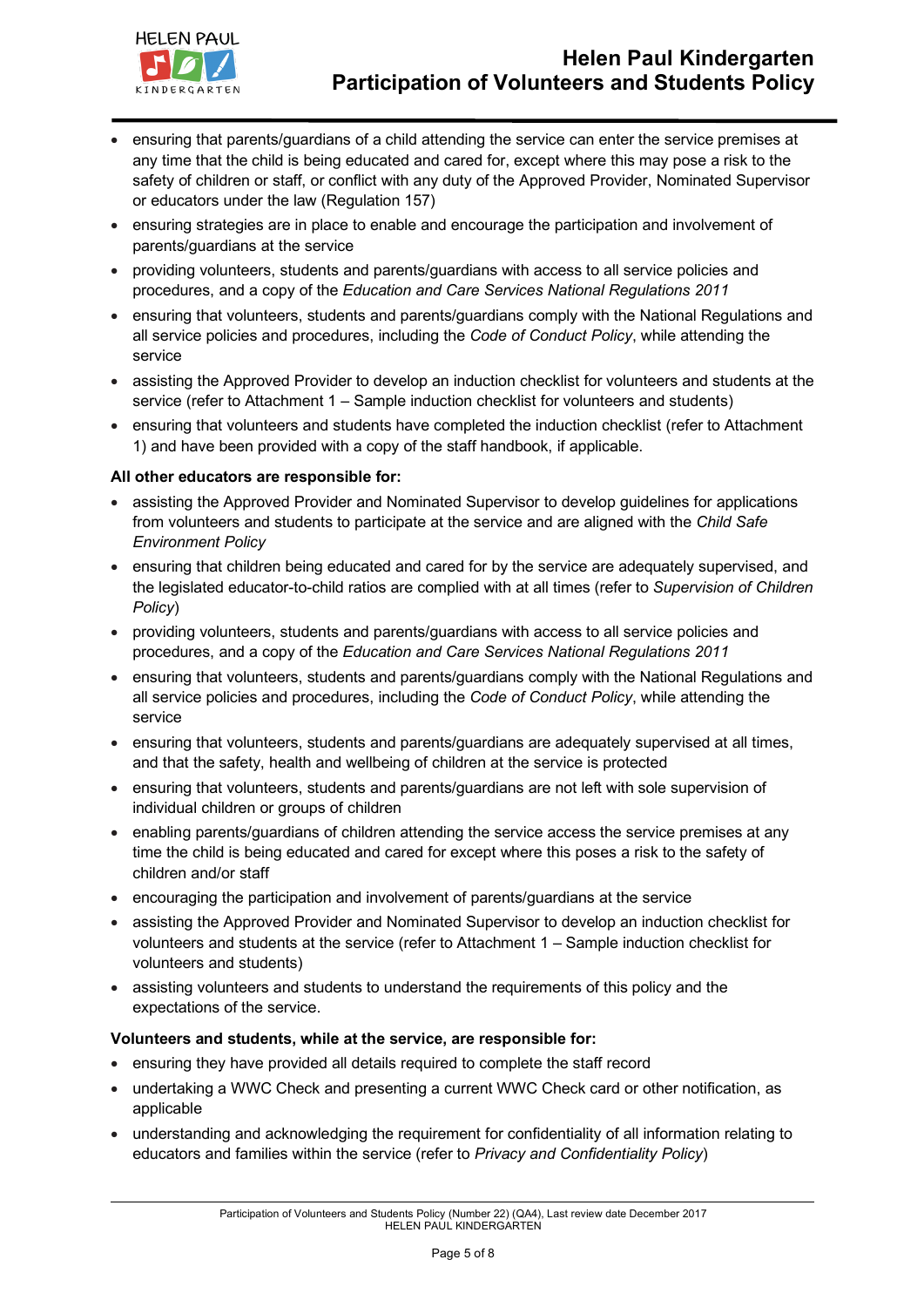

- complying with the requirements of the *Education and Care Services National Regulations 2011* and with all service policies and procedures, including the *Code of Conduct Policy*, while at the service
- undertaking the induction process and completing the induction checklist (refer to Attachment 1) prior to commencement at the service
- following the directions of staff at the service at all times to ensure that the health, safety and wellbeing of children is protected.

#### **Parents/guardians are responsible for:**

- complying with the requirements of the *Education and Care Services National Regulations 2011* and with all service policies and procedures, including the *Code of Conduct Policy* and *Privacy and Confidentiality Policy* while attending the service
- following the directions of staff at the service at all times to ensure that the health, safety and wellbeing of children is protected.

## **EVALUATION**

In order to assess whether the values and purposes of the policy have been achieved, the Approved Provider will:

- check staff records on a regular basis to ensure details of students, volunteers and where appropriate parents/guardians are maintained in line with all legislative requirements as outlined in the policy
- regularly seek feedback from everyone affected by the policy regarding its effectiveness
- monitor the implementation, compliance, complaints and incidents in relation to this policy
- keep the policy up to date with current legislation, research, policy and best practice
- revise the policy and procedures as part of the service's policy review cycle, or as required
- notify parents/guardians at least 14 days before making any changes to this policy or its procedures unless a lesser period is necessary because of a risk.

## **ATTACHMENTS**

• Attachment 1: Sample induction checklist for volunteers and students

## **AUTHORISATION**

This policy was adopted by the Approved Provider of Helen Paul Kindergarten on 4<sup>th</sup> December 2017.

## **REVIEW DATE: 2020**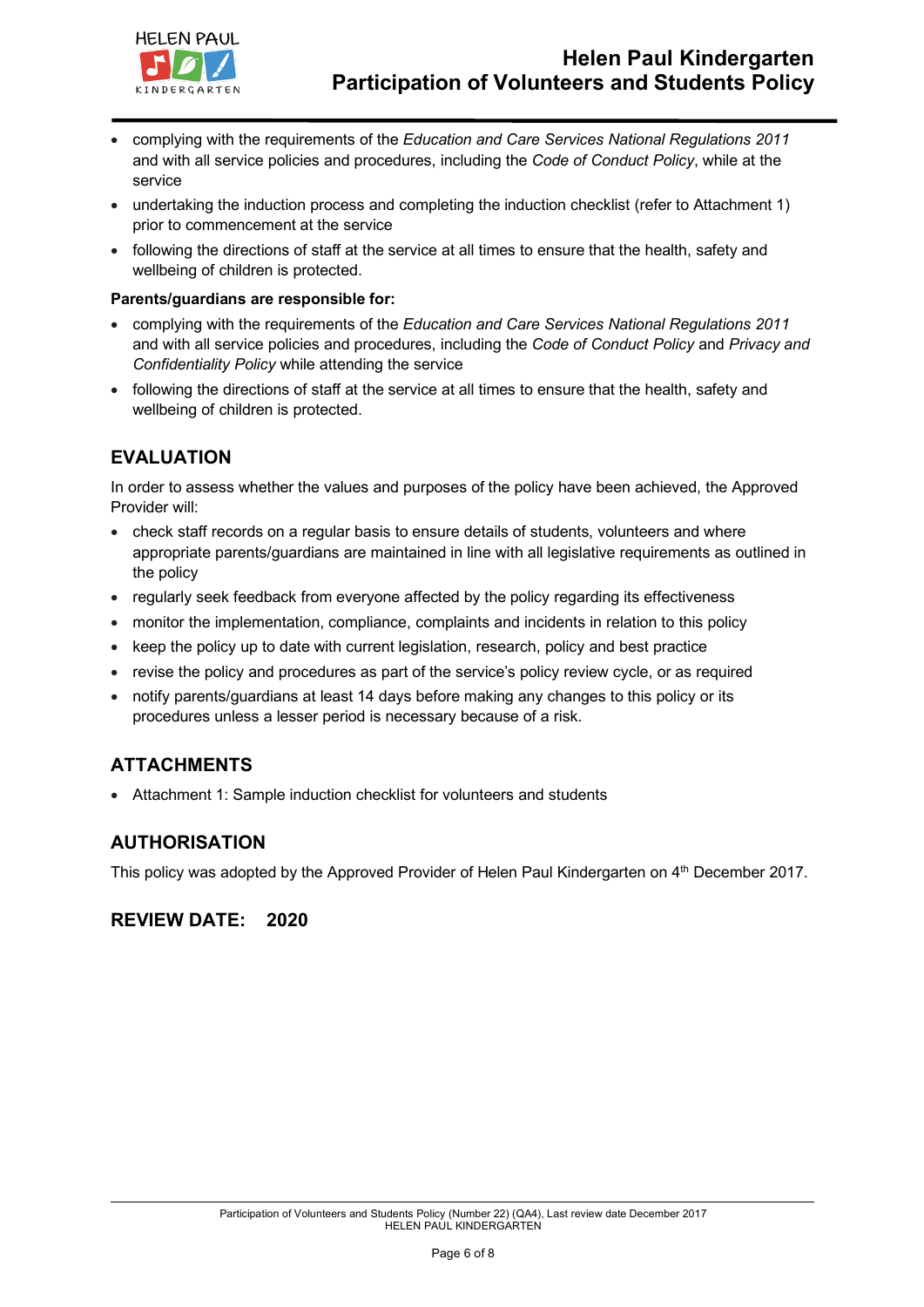

# **ATTACHMENT 1 Sample induction checklist for volunteers and students**

Name: The contract of the contract of the contract of the contract of the contract of  $\Box$  Date:  $\Box$ 

To be completed by all volunteers and students participating at Helen Paul Kindergarten and returned to the Nominated Supervisor prior to commencing at the service.

|                                                                                                                                                                                                          | <b>Please tick</b> |
|----------------------------------------------------------------------------------------------------------------------------------------------------------------------------------------------------------|--------------------|
| I have been given access to all the policies and procedures of Helen Paul<br>Kindergarten, [Delete if not applicable]                                                                                    |                    |
| I understand the content of service policies and procedures, including those<br>relating to:                                                                                                             |                    |
| • conduct while at the service (Code of Conduct Policy)                                                                                                                                                  |                    |
| • emergency, evacuation, fire and safety, including locations of fire<br>extinguishers and emergency exits (Emergency and Evacuation Policy)                                                             |                    |
| • accidents at the service (Incident, Injury, Trauma and Illness Policy)                                                                                                                                 |                    |
| • dealing with medical conditions (Dealing with Medical Conditions Policy,<br>Asthma Policy, Anaphylaxis Policy, Diabetes Policy, Epilepsy Policy and<br><b>Administration of Medication Policy)</b>     |                    |
| • good hygiene practices (Hygiene Policy)                                                                                                                                                                |                    |
| • dealing with infectious diseases (Dealing with Infectious Diseases Policy)                                                                                                                             |                    |
| • first aid arrangements for children and adults, including the location of the<br>nearest first aid kit (Administration of First Aid Policy)                                                            |                    |
| • daily routines                                                                                                                                                                                         |                    |
| • the importance of OHS and following safe work practices (Occupational<br><b>Health and Safety Policy)</b>                                                                                              |                    |
| • interacting appropriately with children (Interactions with Children Policy)                                                                                                                            |                    |
| • reporting of serious incidents and notifiable incidents at the service (Incident,<br>Injury, Trauma and Illness Policy, Complaints and Grievances Policy and<br>Occupational Health and Safety Policy) |                    |
| • reporting hazards in the workplace (Occupational Health and Safety Policy)                                                                                                                             |                    |
| • handling complaints and grievances (Complaints and Grievances Policy)                                                                                                                                  |                    |
| • child safety and wellbeing and child protection including how to respond to<br>concerns (Child Safe Environment Policy)                                                                                |                    |
| privacy and confidentiality of information (Privacy and Confidentiality Policy)                                                                                                                          |                    |